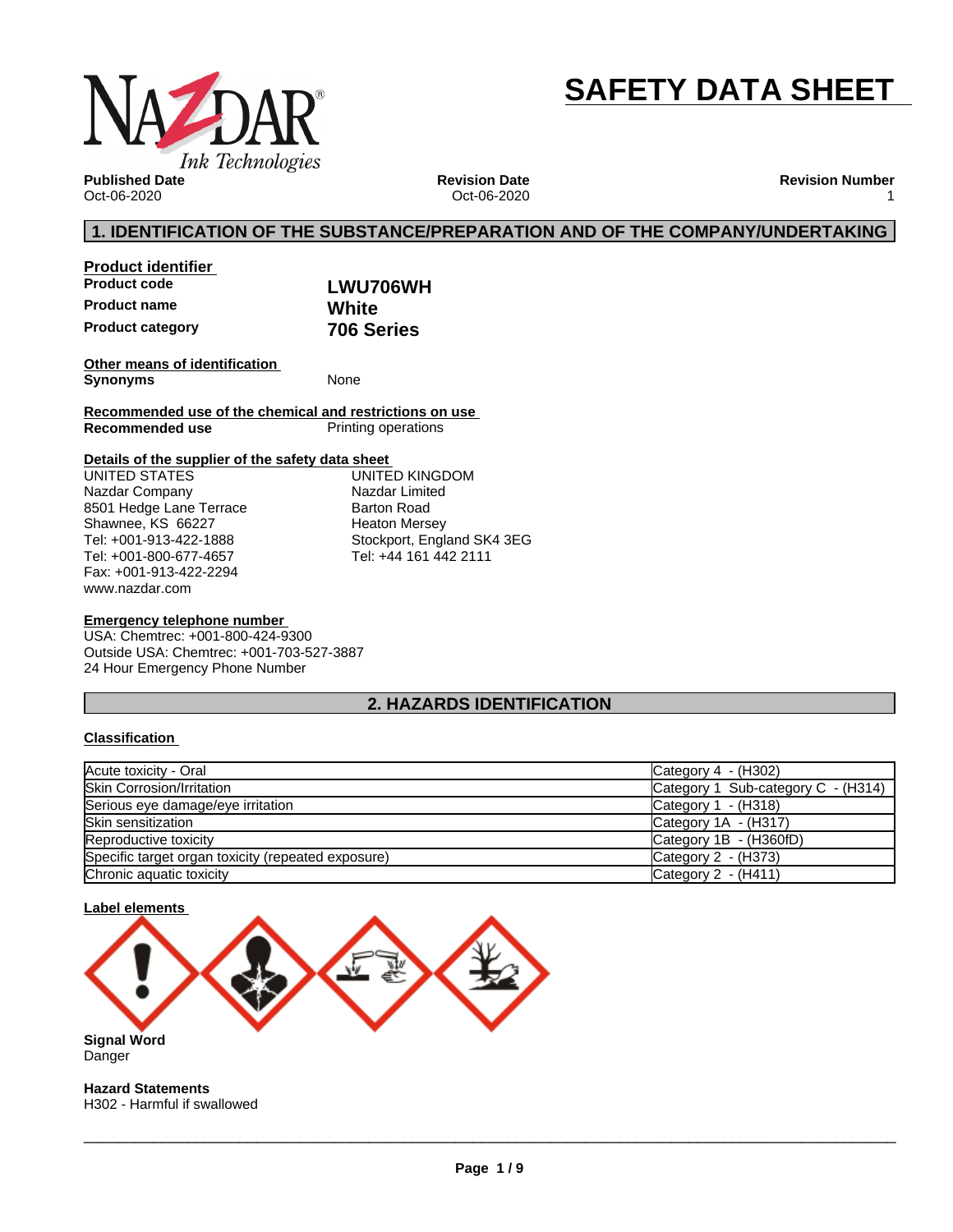H314 - Causes severe skin burns and eye damage

H317 - May cause an allergic skin reaction

H373 - May cause damage to organs through prolonged or repeated exposure

H411 - Toxic to aquatic life with long lasting effects

H360Df - May damage the unborn child. Suspected of damaging fertility

#### **Precautionary Statements**

P270 - Do not eat, drink or smoke when using this product

P264 - Wash face, hands and any exposed skin thoroughly after handling

P301 + P330 + P331 - IF SWALLOWED: Rinse mouth. Do NOT induce vomiting

P363 - Wash contaminated clothing before reuse

P305 + P351 + P338 - IF IN EYES: Rinse cautiously with water forseveral minutes. Remove contact lenses, if present and easy to do. Continue rinsing

 $\_$  ,  $\_$  ,  $\_$  ,  $\_$  ,  $\_$  ,  $\_$  ,  $\_$  ,  $\_$  ,  $\_$  ,  $\_$  ,  $\_$  ,  $\_$  ,  $\_$  ,  $\_$  ,  $\_$  ,  $\_$  ,  $\_$  ,  $\_$  ,  $\_$  ,  $\_$  ,  $\_$  ,  $\_$  ,  $\_$  ,  $\_$  ,  $\_$  ,  $\_$  ,  $\_$  ,  $\_$  ,  $\_$  ,  $\_$  ,  $\_$  ,  $\_$  ,  $\_$  ,  $\_$  ,  $\_$  ,  $\_$  ,  $\_$  ,

P261 - Avoid breathing dust/fume/gas/mist/vapors/spray

P333 + P313 - If skin irritation or rash occurs: Get medical advice/attention

P202 - Do not handle until all safety precautions have been read and understood

P280 - Wear protective gloves/protective clothing/eye protection/face protection

P308 + P313 - IF exposed or concerned: Get medical advice/attention

P314 - Get medical advice/attention if you feel unwell

P273 - Avoid release to the environment

#### **Hazards not otherwise classified (HNOC)**

Toxic to aquatic life.

# **3. COMPOSITION/INFORMATION ON INGREDIENTS**

#### **Mixture**

| Component                       | <b>CAS-No</b>       | Weight %  | Trade         | Note |
|---------------------------------|---------------------|-----------|---------------|------|
|                                 |                     |           | <b>Secret</b> |      |
| Glycol Ether Acrylate           | <b>Trade Secret</b> | $10 - 30$ |               |      |
| <b>Acrylated Monomer</b>        | <b>Trade Secret</b> | $10 - 30$ | $\star$       |      |
| Acrylated Monomer               | <b>Trade Secret</b> | $10 - 30$ | $\star$       |      |
| Titanium dioxide                | 13463-67-7          | $10 - 30$ | $\star$       |      |
| <b>Vinyl Functional Monomer</b> | <b>Trade Secret</b> | $5 - 10$  |               |      |
| Acrylated Monomer               | Trade Secret        | $1 - 5$   | $\star$       |      |
| Photoinitiator                  | <b>Trade Secret</b> | $1 - 5$   | $\star$       |      |
| Acrylated Monomer               | <b>Trade Secret</b> | < 0.5     |               |      |
| Tetrahydrofurfuryl alcohol      | 97-99-4             | < 0.5     | $\star$       |      |

\*The exact percentage (concentration) of composition has been withheld as a trade secret.

# **4. FIRST AID MEASURES**

#### **Description of first aid measures**

| <b>General Advice</b> | Show this safety data sheet to the doctor in attendance.                                                                                                                                                  |
|-----------------------|-----------------------------------------------------------------------------------------------------------------------------------------------------------------------------------------------------------|
| <b>Eye Contact</b>    | Immediately flush with plenty of water. After initial flushing, remove any contact lenses and<br>continue flushing for at least 15 minutes. Get medical attention if irritation develops and<br>persists. |
| <b>Skin Contact</b>   | Wash off immediately with soap and plenty of water for at least 15 minutes. Remove<br>contaminated clothing. If irritation (redness, rash, blistering) develops, get medical attention.                   |
| <b>Inhalation</b>     | Remove person to fresh air and keep comfortable for breathing. If breathing is irregular or<br>stopped, administer artificial respiration. Get medical attention immediately.                             |
| Ingestion             | Do NOT induce vomiting. Never give anything by mouth to an unconscious person. Call a<br>physician or poison control center immediately.                                                                  |

# **Most important symptoms and effects, both acute and delayed**

None under normal use conditions.

#### **Indication of any immediate medical attention and special treatment needed**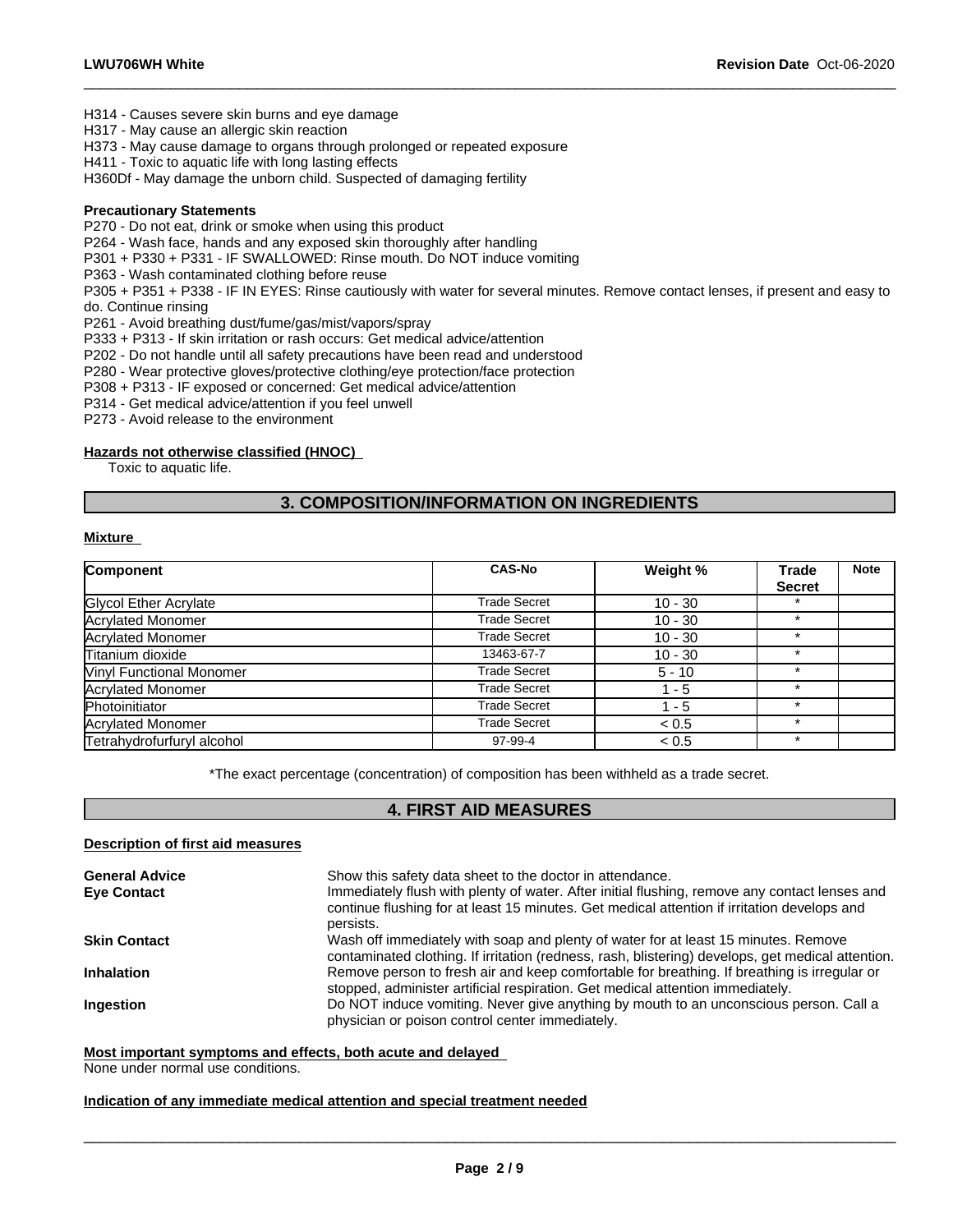**Notes to Physician** Treat symptomatically.

# **5. FIRE-FIGHTING MEASURES**

 $\_$  ,  $\_$  ,  $\_$  ,  $\_$  ,  $\_$  ,  $\_$  ,  $\_$  ,  $\_$  ,  $\_$  ,  $\_$  ,  $\_$  ,  $\_$  ,  $\_$  ,  $\_$  ,  $\_$  ,  $\_$  ,  $\_$  ,  $\_$  ,  $\_$  ,  $\_$  ,  $\_$  ,  $\_$  ,  $\_$  ,  $\_$  ,  $\_$  ,  $\_$  ,  $\_$  ,  $\_$  ,  $\_$  ,  $\_$  ,  $\_$  ,  $\_$  ,  $\_$  ,  $\_$  ,  $\_$  ,  $\_$  ,  $\_$  ,

#### **Suitable Extinguishing Media**

Foam. Carbon dioxide (CO2). Dry chemical. Water spray. Use extinguishing measures that are appropriate to local circumstances and the surrounding environment.

#### **Unsuitable Extinguishing Media**

No information available.

# **Specific Hazards Arising from the Chemical**

Thermal decomposition can lead to release of irritating gases and vapors. May emit toxic fumes under fire conditions. Hazardous polymerization may take place during a fire due to heat. Closed containers could violently rupture.

#### **Protective Equipment and Precautions for Firefighters**

As in any fire, wear self-contained breathing apparatus pressure-demand, MSHA/NIOSH (approved or equivalent) and full protective gear. Cool containers / tanks with water spray. Sealed containers may rupture when heated.

# **6. ACCIDENTAL RELEASE MEASURES**

#### **Personal precautions, protective equipment and emergency procedures**

**Personal Precautions** Remove all sources of ignition. Ventilate the area. Avoid contact with eyes, skin and clothing. Avoid breathing dust or vapor. Evacuate personnel to safe areas. Keep people away from and upwind of spill/leak.

#### **Environmental precautions**

Prevent product from entering drains. Prevent further leakage or spillage if safe to do so. Keep out of drains, sewers, ditches and waterways. Local authorities should be advised if significant spillages cannot be contained.

#### **Methods and material for containment and cleaning up**

Contain spillage, and then collect with non-combustible absorbent material, (e.g. sand, earth, diatomaceous earth, vermiculite) and place in container for disposal according to local / national regulations (see section 13). Use clean non-sparking tools to collect absorbed material.

# **7. HANDLING AND STORAGE**

#### **Precautions for safe handling**

Handling **Handling Example 20** Use personal protective equipment as required. Do not eat, drink or smoke when using this product. Ensure adequate ventilation.

#### **Conditions for safe storage, including any incompatibilities**

| <b>Storage</b> | Keep at temperatures between 18°-32°C (65°-90°F). Keep containers tightly closed in a dry,<br>cool and well-ventilated place. Keep container closed when not in use. Keep out of the<br>reach of children. Protect from direct sunlight. Keep away from open flames, hot surfaces<br>and sources of ignition. |
|----------------|---------------------------------------------------------------------------------------------------------------------------------------------------------------------------------------------------------------------------------------------------------------------------------------------------------------|
|                |                                                                                                                                                                                                                                                                                                               |

#### **Incompatible Products** Strong acids. Strong bases. Strong oxidizing agents. Reducing agent.

 $\_$  ,  $\_$  ,  $\_$  ,  $\_$  ,  $\_$  ,  $\_$  ,  $\_$  ,  $\_$  ,  $\_$  ,  $\_$  ,  $\_$  ,  $\_$  ,  $\_$  ,  $\_$  ,  $\_$  ,  $\_$  ,  $\_$  ,  $\_$  ,  $\_$  ,  $\_$  ,  $\_$  ,  $\_$  ,  $\_$  ,  $\_$  ,  $\_$  ,  $\_$  ,  $\_$  ,  $\_$  ,  $\_$  ,  $\_$  ,  $\_$  ,  $\_$  ,  $\_$  ,  $\_$  ,  $\_$  ,  $\_$  ,  $\_$  ,

# **8. EXPOSURE CONTROLS/PERSONAL PROTECTION**

#### **Control parameters**

#### **Exposure limits**

| Component        | <b>CGIH TLV</b><br>IA     |
|------------------|---------------------------|
| Titanium dioxide | TWA: 10 mg/m <sup>3</sup> |
| 13463-67-7       |                           |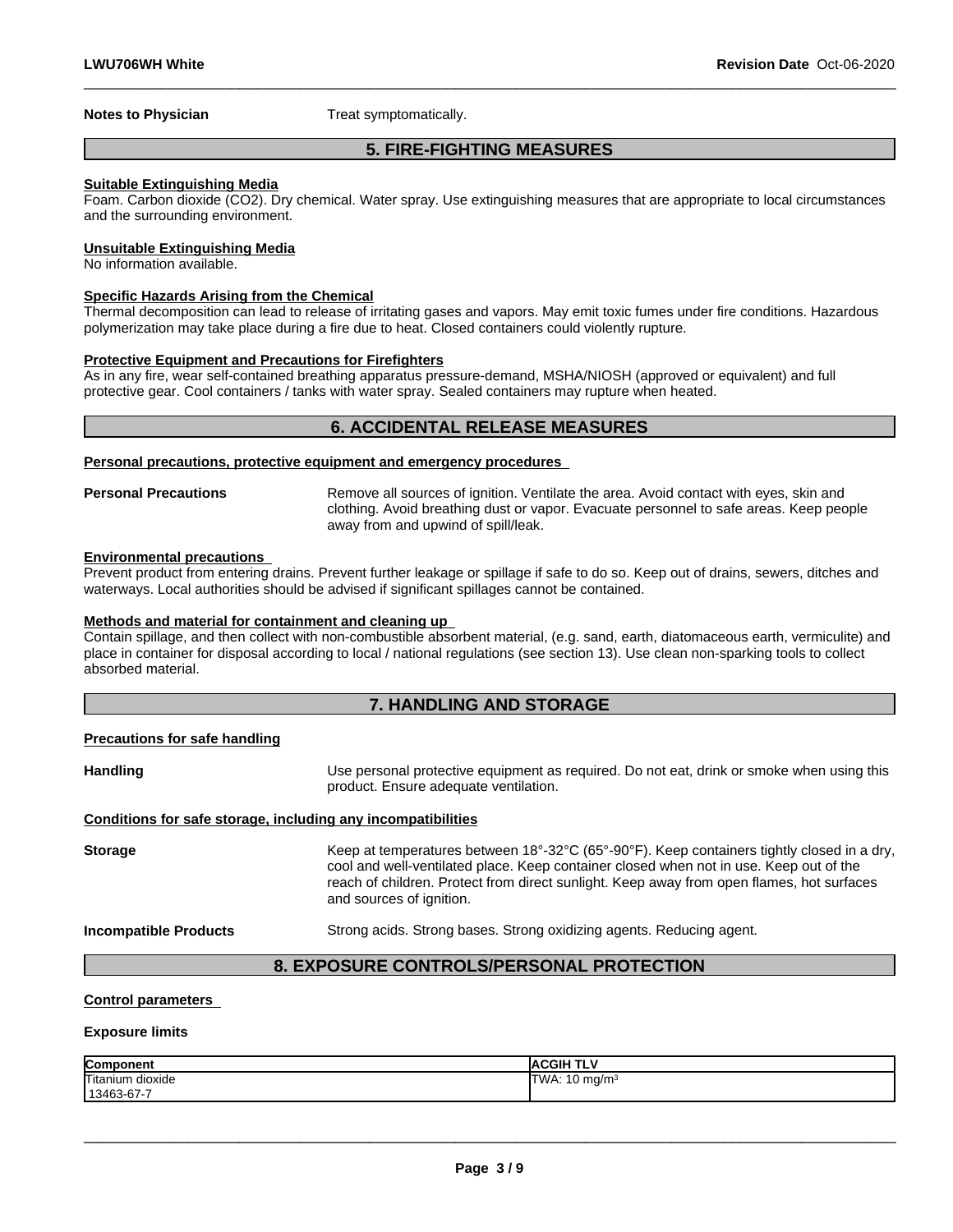| Component         | <b>OSHA PEL</b>                      |  |
|-------------------|--------------------------------------|--|
| lTitanium dioxide | TWA: 15 mg/m <sup>3</sup> total dust |  |
| 13463-67-7        |                                      |  |
|                   |                                      |  |
| Component         | <b>OSHA PEL (vacated)</b>            |  |
| Titanium dioxide  | TWA: 10 mg/m <sup>3</sup> total dust |  |
| 13463-67-7        |                                      |  |
|                   |                                      |  |
| Component         | <b>Ontario TWAEV</b>                 |  |
| Titanium dioxide  | TWA: $10 \text{ mg/m}^3$             |  |
| 13463-67-7        |                                      |  |
|                   |                                      |  |
| <b>Component</b>  | <b>Mexico OEL (TWA)</b>              |  |
| Titanium dioxide  | TWA/VLE-PPT: 10 mg/m <sup>3</sup>    |  |
| 13463-67-7        | STEL/PPT-CT: 20 mg/m <sup>3</sup>    |  |

### **Appropriate engineering controls**

| <b>Engineering Measures</b><br>Provide a good standard of general ventilation. Natural ventilation is from doors, windows<br>etc. Controlled ventilation means air is supplied or removed by a powered fan. Users are<br>advised to consider national Occupational Exposure Limits or other equivalent values. In<br>case of insufficient ventilation, wear suitable respiratory equipment. |                                                                                                                                                                                                                                                                                                                                                                                                                                                                                                                                                                                                                                                                                                                                                                                                                               |
|---------------------------------------------------------------------------------------------------------------------------------------------------------------------------------------------------------------------------------------------------------------------------------------------------------------------------------------------------------------------------------------------|-------------------------------------------------------------------------------------------------------------------------------------------------------------------------------------------------------------------------------------------------------------------------------------------------------------------------------------------------------------------------------------------------------------------------------------------------------------------------------------------------------------------------------------------------------------------------------------------------------------------------------------------------------------------------------------------------------------------------------------------------------------------------------------------------------------------------------|
|                                                                                                                                                                                                                                                                                                                                                                                             | Individual protection measures, such as personal protective equipment                                                                                                                                                                                                                                                                                                                                                                                                                                                                                                                                                                                                                                                                                                                                                         |
| <b>Eye/Face Protection</b>                                                                                                                                                                                                                                                                                                                                                                  | Wear safety glasses with side shields (or goggles). If splashes are likely to occur:. Wear<br>suitable face shield. Ensure that eyewash stations and safety showers are close to the<br>workstation location.                                                                                                                                                                                                                                                                                                                                                                                                                                                                                                                                                                                                                 |
| <b>Skin Protection</b>                                                                                                                                                                                                                                                                                                                                                                      | Wear impervious protective clothing, including boots, gloves, lab coat, apron or coveralls,<br>as appropriate, to prevent skin contact.                                                                                                                                                                                                                                                                                                                                                                                                                                                                                                                                                                                                                                                                                       |
| <b>Hand Protection</b>                                                                                                                                                                                                                                                                                                                                                                      | Chemical resistant protective gloves.<br>Suitable materials also with prolonged, direct contact (Recommended: Protective index 6,<br>corresponding >480 minutes of permeation time): eg. nitrile rubber (0.4 mm), chloroprene<br>rubber (0.5 mm), polyvinylchloride (0.7 mm) and other<br>Supplementary note: The specifications are based on tests, literature data and information<br>of glove manufacturers. Taking into account the varying conditions, the practical usage of a<br>chemical-protective glove in practice may be much shorter than the permeation time<br>determined through testing.<br>Due to different glove types, the manufacturer's directions for use should be observed.<br>Replace gloves immediately when torn or any change in appearance is noticed such as<br>dimension, color, flexibility. |
| <b>Respiratory Protection</b>                                                                                                                                                                                                                                                                                                                                                               | If exposure limits are exceeded or irritation is experienced, NIOSH/MSHA approved<br>respiratory protection should be worn. Respiratory protection must be provided in<br>accordance with current local regulations. Selection of air-purifying or positive-pressure<br>supplied-air will depend on the specific operation and the potential airborne concentration of<br>the material.                                                                                                                                                                                                                                                                                                                                                                                                                                       |
|                                                                                                                                                                                                                                                                                                                                                                                             | General Hygiene Considerations Handle in accordance with good industrial hygiene and safety practice. Wash hands before<br>eating, drinking or smoking. Wash contaminated clothing before reuse. Avoid contact with<br>eyes, skin and clothing. Wear suitable gloves and eye/face protection. Regular cleaning of<br>equipment, work area and clothing is recommended.                                                                                                                                                                                                                                                                                                                                                                                                                                                        |

# **9. PHYSICAL AND CHEMICAL PROPERTIES**

|                       | Information on basic physical and chemical properties |                       |
|-----------------------|-------------------------------------------------------|-----------------------|
| <b>Physical State</b> | Liauid                                                | Appearance            |
| Odor                  | Mild Sweet Acrylic                                    | <b>Odor Threshold</b> |
| <b>Property</b>       | <b>Values</b>                                         | Remarks • Meth        |
| рH                    |                                                       | No data available     |

**Physical State State**<br> **Physical State Colored Color Threshold** No inform

**No information available** 

**Remarks** • Method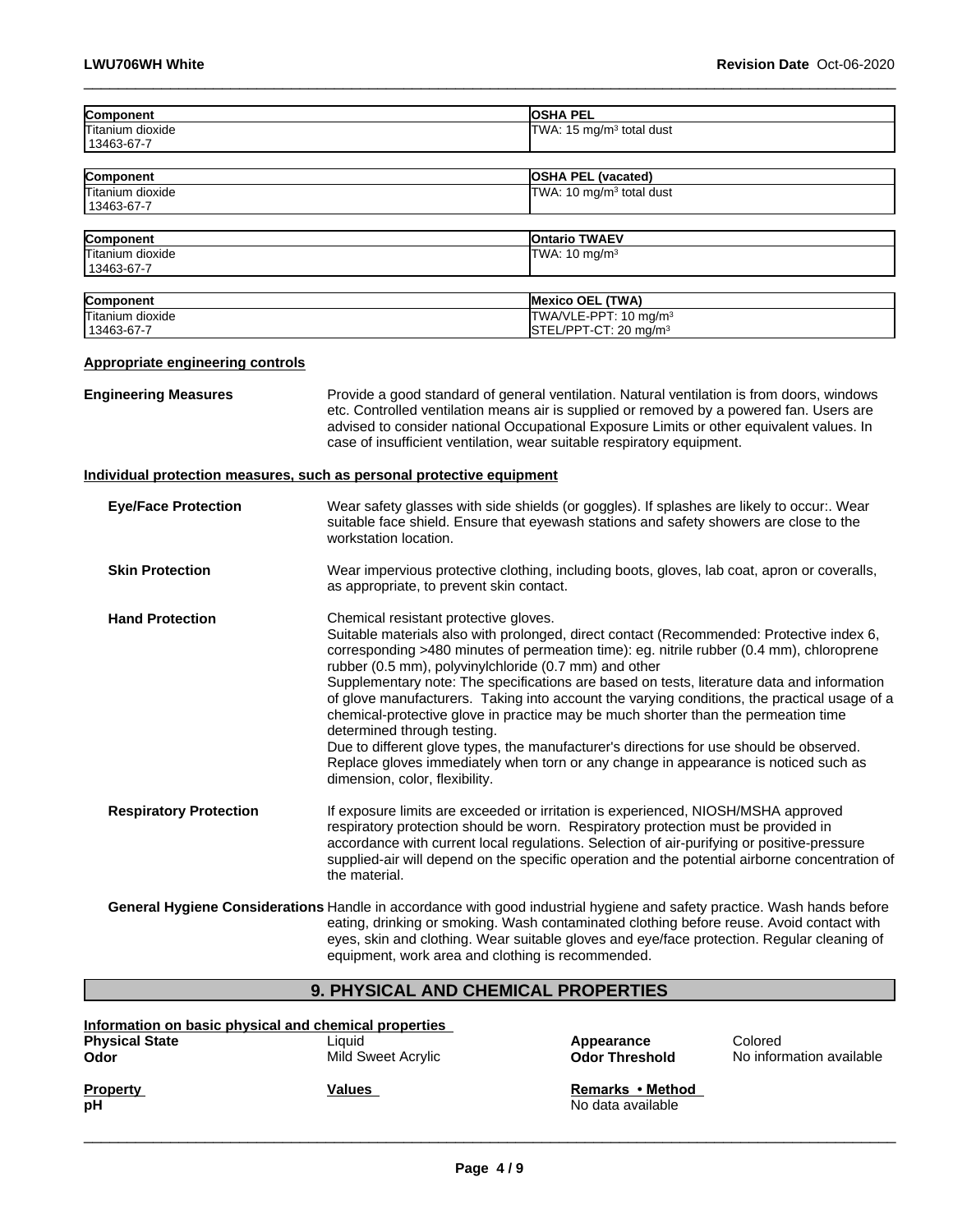| <b>Melting Point / Freezing Point</b><br><b>Boiling Point / Boiling Range</b><br><b>Flash Point</b><br><b>Evaporation rate</b><br><b>Flammability Limit in Air</b>                                                                                                                                                                                                            | > 149 °C / 300 °F<br>$> 94$ °C $/ > 201$ °F | No data available<br>Pensky Martens Closed Cup (PMCC)<br>No data available                                                                                                                                                          |                                                   |  |
|-------------------------------------------------------------------------------------------------------------------------------------------------------------------------------------------------------------------------------------------------------------------------------------------------------------------------------------------------------------------------------|---------------------------------------------|-------------------------------------------------------------------------------------------------------------------------------------------------------------------------------------------------------------------------------------|---------------------------------------------------|--|
| <b>Upper flammability limit</b><br>Lower flammability limit<br><b>Vapor Pressure</b><br><b>Vapor Density</b><br><b>Specific Gravity</b><br><b>Water Solubility</b><br>Solubility in other solvents<br>Partition coefficient: n-octanol/water<br><b>Autoignition Temperature</b><br><b>Decomposition temperature</b><br><b>Kinematic viscosity</b><br><b>Dynamic viscosity</b> | 1.16                                        | No data available<br>No data available<br>No data available<br>No data available<br>No data available<br>No data available<br>No data available<br>No data available<br>No data available<br>No data available<br>No data available |                                                   |  |
| <b>Explosive Properties</b><br><b>Oxidizing Properties</b>                                                                                                                                                                                                                                                                                                                    | No data available<br>No data available      |                                                                                                                                                                                                                                     |                                                   |  |
| <b>Other Information</b>                                                                                                                                                                                                                                                                                                                                                      |                                             |                                                                                                                                                                                                                                     |                                                   |  |
| <b>Photochemically Reactive</b><br><b>Weight Per Gallon (Ibs/gal)</b>                                                                                                                                                                                                                                                                                                         | <b>No</b><br>9.71                           |                                                                                                                                                                                                                                     |                                                   |  |
| VOC by weight %<br>(less water)<br>$0 - 1$                                                                                                                                                                                                                                                                                                                                    | VOC by volume %<br>(less water)<br>$0 - 1$  | <b>VOC Ibs/gal</b><br>(less water)<br>$0 - 1$                                                                                                                                                                                       | <b>VOC grams/liter</b><br>(less water)<br>$0 - 1$ |  |

# **10. STABILITY AND REACTIVITY**

#### **Reactivity**

No information available.

#### **Chemical stability**

Stable under normal conditions.

#### **Possibility of Hazardous Reactions**

None under normal processing. Do not store for longer periods at temperatures above 93°C (200°F).

#### **Conditions to avoid**

Temperatures above 93 °C / 200 °F. Protect from direct sunlight. Keep away from open flames, hot surfaces and sources of ignition.

#### **Incompatible materials**

Strong acids. Strong bases. Strong oxidizing agents. Reducing agent.

### **Hazardous Decomposition Products**

Thermal decomposition can lead to release of irritating gases and vapors. Carbon dioxide (CO2). Carbon monoxide.

# **11. TOXICOLOGICAL INFORMATION**

#### **Information on likely routes of exposure**

| <b>Inhalation</b>   | Specific test data for the substance or mixture is not available.                              |
|---------------------|------------------------------------------------------------------------------------------------|
| <b>Eve Contact</b>  | Specific test data for the substance or mixture is not available.                              |
| <b>Skin Contact</b> | Specific test data for the substance or mixture is not available.                              |
| Ingestion           | Specific test data for the substance or mixture is not available. Harmful if swallowed. (based |
|                     | on components).                                                                                |

# **Component Oral LD50**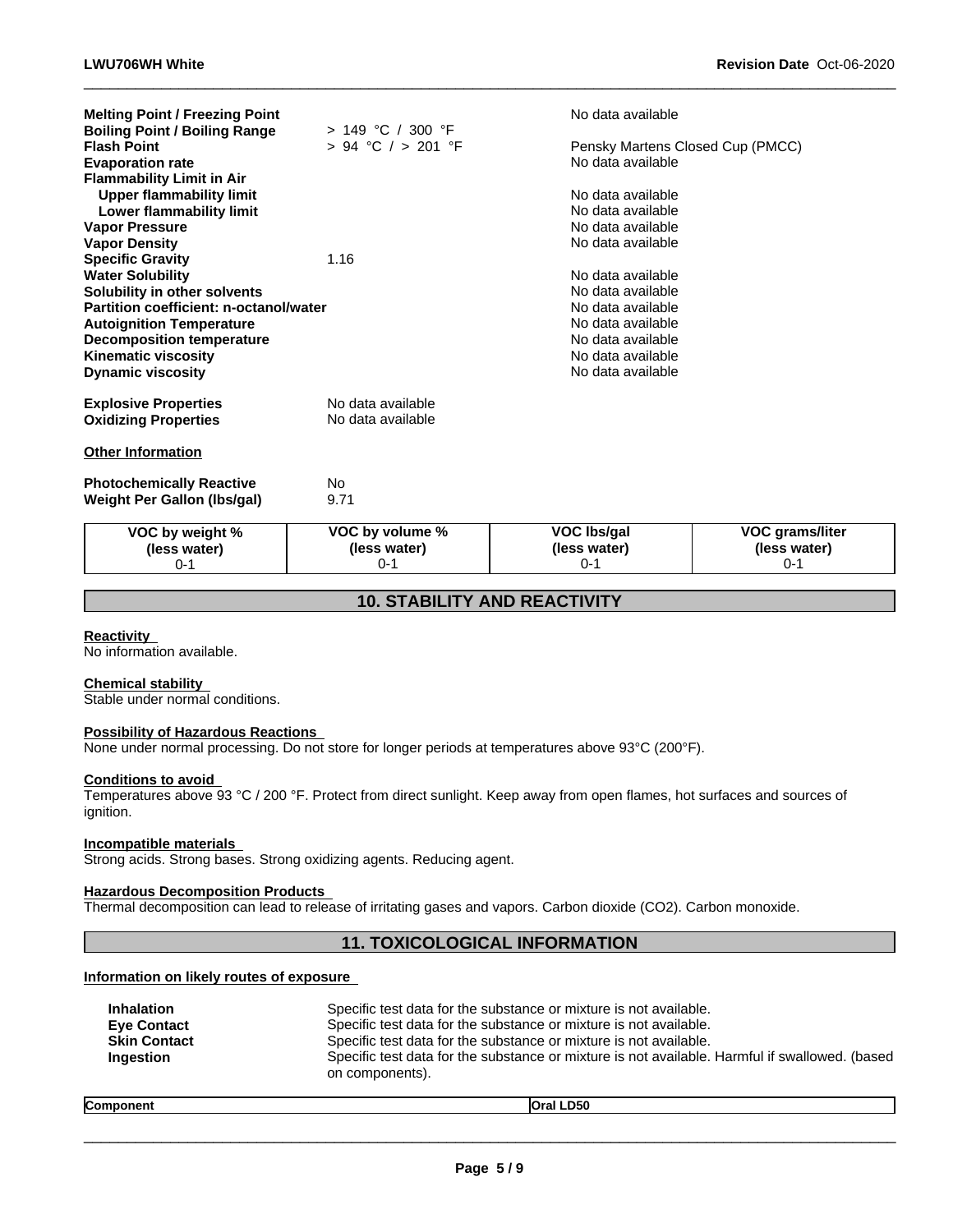| Glycol Ether Acrylate                   | $= 4660 \mu L/kg$ (Rat) |
|-----------------------------------------|-------------------------|
| Acrylated Monomer                       | $= 4890$ mg/kg (Rat)    |
| Titanium dioxide<br>  13463-67-7        | $> 10000$ mg/kg (Rat)   |
| Tetrahydrofurfuryl alcohol<br>  97-99-4 | $= 1600$ mg/kg (Rat)    |

### **Information on toxicological effects**

| <b>Symptoms</b>                                        | Specific test data for the substance or mixture is not available.                                                                                              |
|--------------------------------------------------------|----------------------------------------------------------------------------------------------------------------------------------------------------------------|
|                                                        | Delayed and immediate effects as well as chronic effects from short and long-term exposure                                                                     |
| <b>Skin corrosion/irritation</b>                       | Specific test data for the substance or mixture is not available. Causes severe burns.<br>(based on components).                                               |
| Eye damage/irritation                                  | Specific test data for the substance or mixture is not available. Causes severe eye damage.<br>(based on components).                                          |
| <b>Irritation</b>                                      | Specific test data for the substance or mixture is not available.                                                                                              |
| <b>Corrosivity</b>                                     | Specific test data for the substance or mixture is not available.                                                                                              |
| <b>Sensitization</b>                                   | Specific test data for the substance or mixture is not available. May cause an allergic skin<br>reaction. (based on components).                               |
| <b>Mutagenic Effects</b>                               | Specific test data for the substance or mixture is not available.                                                                                              |
| <b>Carcinogenic effects</b>                            | Specific test data for the substance or mixture is not available.                                                                                              |
| <b>Reproductive Effects</b>                            | Specific test data for the substance or mixture is not available. May damage the unborn<br>child. Suspected of damaging fertility. (based on components).      |
| <b>STOT - single exposure</b>                          | Specific test data for the substance or mixture is not available.                                                                                              |
| <b>STOT - repeated exposure</b>                        | Specific test data for the substance or mixture is not available. May cause damage to<br>organs through prolonged or repeated exposure. (based on components). |
| <b>Chronic Toxicity</b><br><b>Target Organ Effects</b> | Specific test data for the substance or mixture is not available<br>Liver, Respiratory system.                                                                 |
| <b>Aspiration hazard</b>                               | Specific test data for the substance or mixture is not available.                                                                                              |
| Carcinogenicity                                        | The table below indicates whether each agency has listed any ingredient as a carcinogen.                                                                       |

| L                           | $\sim$ |
|-----------------------------|--------|
| <b>Component</b>            | ᄢᄭᅜ    |
| Titanium                    | ۰2E    |
| dioxide                     | 'Group |
| $\sim$ $\sim$<br>$13463-67$ |        |

| Componen<br>יישו                   | 100111<br>ארוטי<br>שו |
|------------------------------------|-----------------------|
| Titanium<br>dioxide                |                       |
| 3-67-7<br>1346 <sup>o</sup><br>- ت |                       |

### **Numerical measures of toxicity - Product Information**

**Unknown Acute Toxicity** 0 % of the mixture consists of ingredient(s) of unknown toxicity

**The following values are calculated based on chapter 3.1 of the GHS document**

**ATEmix (oral)** 1,507.00<br> **ATEmix (dermal)** 11,228.00 **ATEmix** (dermal)

# **12. ECOLOGICAL INFORMATION**

#### **Ecotoxicity**

Specific test data for the substance or mixture is not available. Toxic to aquatic life with long lasting effects. (based on components).

0.05 % of the mixture consists of component(s) of unknown hazards to the aquatic environment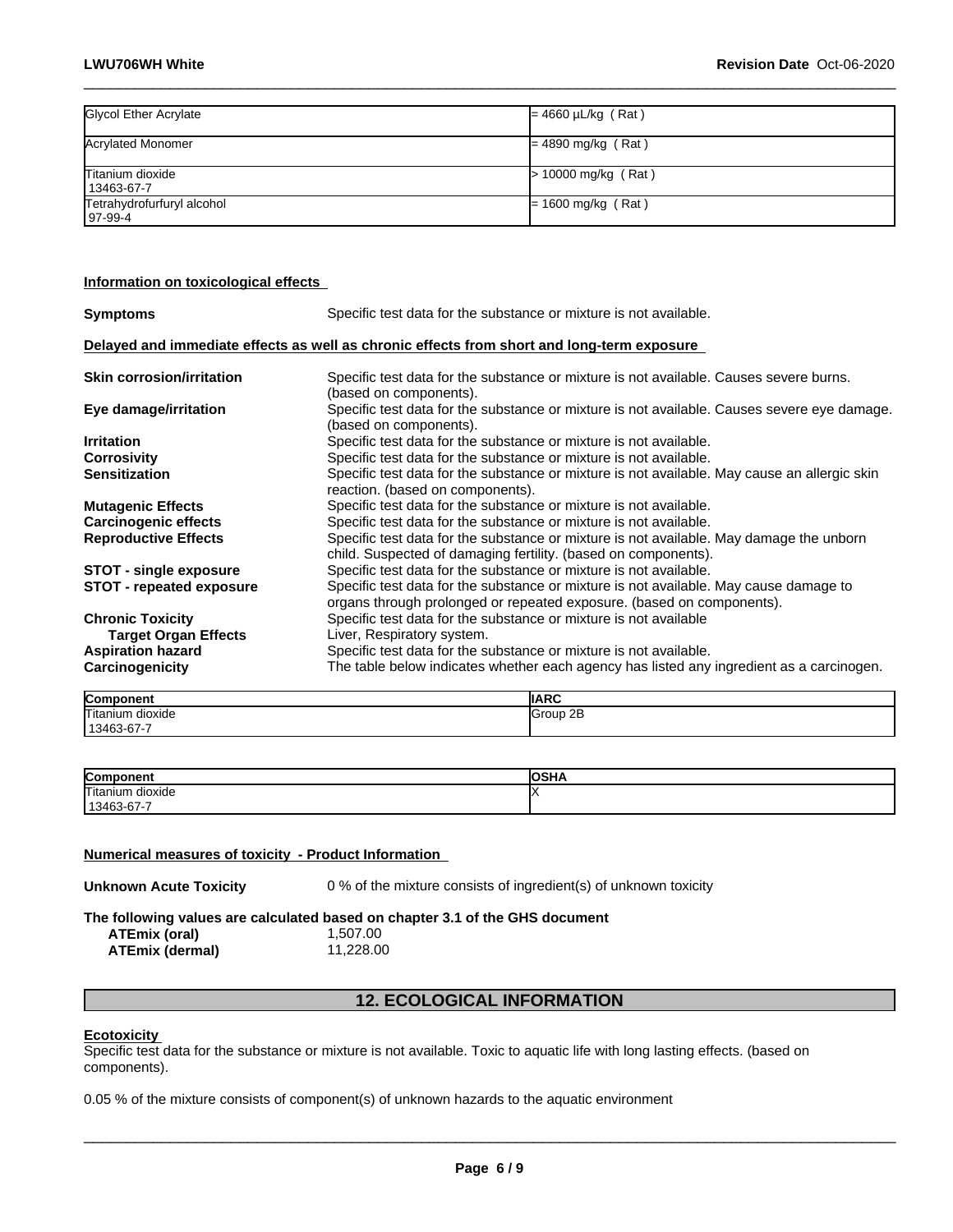| Component                               | <b>IFish</b>                                       |
|-----------------------------------------|----------------------------------------------------|
| <b>Acrylated Monomer</b>                | $96h$ LC50 Danio rerio: = 0.704 mg/L [semi-static] |
| <b>Vinyl Functional Monomer</b>         | 96h LC50 Danio rerio: = 307 mg/L [static]          |
| <b>Acrylated Monomer</b>                | $96h$ LC50 Danio rerio: = 2.7 mg/L [static]        |
| <b>Acrylated Monomer</b>                | $96h$ LC50 Danio rerio: = 5.74 mg/L [static]       |
| Tetrahydrofurfuryl alcohol<br>  97-99-4 | 96h LC50 Oryzias latipes: > 101 mg/L [semi-static] |

#### **Persistence and Degradability**

No information available.

### **Bioaccumulation**

No information available

#### **Other adverse effects**

No information available

|                                | <b>13. DISPOSAL CONSIDERATIONS</b>                                                                                                                                                                                                                                                                                                                                                                                                                                                                                                                          |
|--------------------------------|-------------------------------------------------------------------------------------------------------------------------------------------------------------------------------------------------------------------------------------------------------------------------------------------------------------------------------------------------------------------------------------------------------------------------------------------------------------------------------------------------------------------------------------------------------------|
| <b>Waste treatment methods</b> |                                                                                                                                                                                                                                                                                                                                                                                                                                                                                                                                                             |
| <b>Waste Disposal Methods</b>  | Contain and dispose of waste according to local regulations.                                                                                                                                                                                                                                                                                                                                                                                                                                                                                                |
| <b>Contaminated Packaging</b>  | Empty containers should be taken to an approved waste handling site for recycling or<br>disposal.                                                                                                                                                                                                                                                                                                                                                                                                                                                           |
|                                | <b>14. TRANSPORT INFORMATION</b>                                                                                                                                                                                                                                                                                                                                                                                                                                                                                                                            |
| Note:                          | This information is not intended to convey all specific transportation requirements relating to<br>this product. Transportation classifications may vary by container volume and may be<br>influenced by regional or country variations in regulations. Additional transportation<br>information can be found in the specific regulations for your mode of transportation. It is the<br>responsibility of the transporting organization to follow all applicable laws, regulations and<br>rules relating to the transportation of the material.             |
| <b>DOT</b>                     | Not regulated<br>Exception: In the US and Canada except when all or part of the transportation is by vessel,<br>containers 119 gallons/ 450 Liters and less are not regulated [see 49CFR 171.4 (c)(1)]<br>If in quantities of 5L or less (per inner packaging) for liquids or 5KG or less (per inner<br>packaging) for solids these items may be shipped as not regulated [additional general<br>packaging requirements must be met see 49CFR 173.24] [see 49CFR 171.4 (c)(2)]                                                                              |
| ICAO / IATA / IMDG / IMO       | Not Regulated<br>Exception: If in quantities of 5L or less (per inner packaging) for liquids or 5KG or less (per<br>inner packaging) for solids these items may be shipped as not regulated [additional general<br>packaging requirements must be met see ICAO/IATA special provision A197]<br>Exception: If in quantities of 5L or less (per inner packaging) for liquids or 5KG or less (per<br>inner packaging) for solids these items may be shipped as not regulated [additional general<br>packaging requirements must be met see IMDG code 2.10.2.7] |

# **15. REGULATORY INFORMATION**

# **International Inventories**

All components are listed on the TSCA Inventory. For further information, please contact:. Supplier (manufacturer/importer/downstream user/distributor).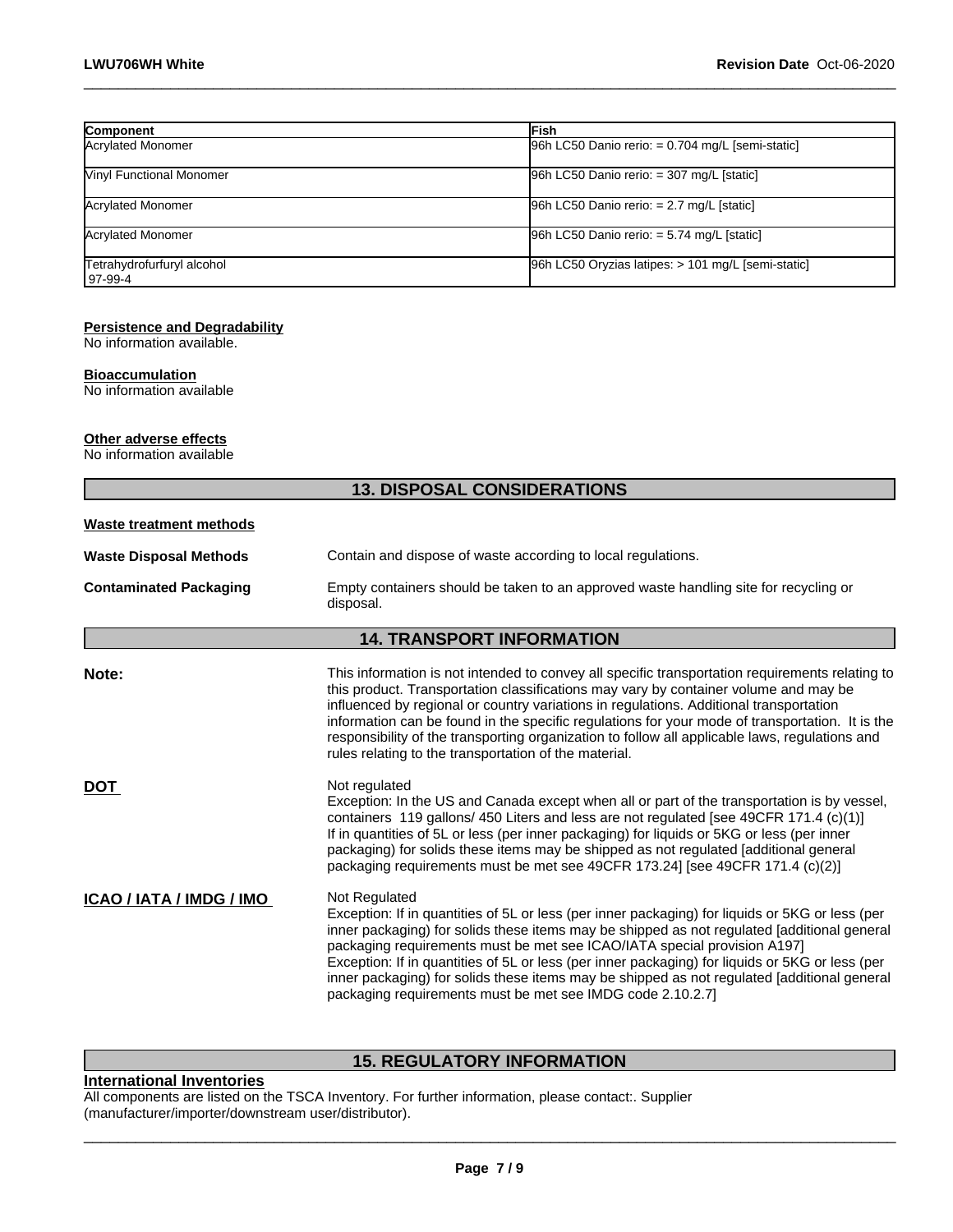# **U.S. Federal Regulations**

#### **SARA 313**

Section 313 of Title III of the Superfund Amendments and Reauthorization Act of 1986 (SARA). This product contains a chemical or chemicals which are subject to the reporting requirements of the Act and Title 40 of the Code of Federal Regulations, Part 372.

 $\_$  ,  $\_$  ,  $\_$  ,  $\_$  ,  $\_$  ,  $\_$  ,  $\_$  ,  $\_$  ,  $\_$  ,  $\_$  ,  $\_$  ,  $\_$  ,  $\_$  ,  $\_$  ,  $\_$  ,  $\_$  ,  $\_$  ,  $\_$  ,  $\_$  ,  $\_$  ,  $\_$  ,  $\_$  ,  $\_$  ,  $\_$  ,  $\_$  ,  $\_$  ,  $\_$  ,  $\_$  ,  $\_$  ,  $\_$  ,  $\_$  ,  $\_$  ,  $\_$  ,  $\_$  ,  $\_$  ,  $\_$  ,  $\_$  ,

| <b>Component</b>             | <b>CAS-No</b>   | <br>Neight %<br>7٥ | .<br>242<br>Threshold<br>.<br><b>Values</b> |
|------------------------------|-----------------|--------------------|---------------------------------------------|
| <b>Givcol Ether Acrylate</b> | Secret<br>⊺rade | $\sim$<br>၁ပ<br>v  | $\cdots$                                    |

*The above glycol ether acrylate is considered a reactive chemical in ultraviolet curable inks. Once initiated by a high dose of ultraviolet light, this glycol ether acrylate rapidly polymerizes (i.e. hardens) and becomes part of the ink film. The polymerization process of UV curable inks is measured in milliseconds.*

#### **Clean Air Act,Section 112 Hazardous Air Pollutants (HAPs) (see 40 CFR 61)**

This product contains the following substances which are listed hazardous air pollutants (HAPS) under Section 112 of the Clean Air Act:.

| Glycol<br>ാറ<br>10<br>Ether<br>Secret<br>Acrylate<br>™rade<br>- 11<br>vu | Component | .<br>S-NC | Weight<br>ιn.<br>70 |
|--------------------------------------------------------------------------|-----------|-----------|---------------------|
|                                                                          |           |           |                     |

# **U.S. State Regulations**

| Component                                | <b>Massachusetts</b><br><b>Right To Know</b> |
|------------------------------------------|----------------------------------------------|
| Titanium dioxide<br>13463-67-7           |                                              |
| Tetrahydrofurfuryl alcohol<br>$197-99-4$ |                                              |

| Component        | <b>Minnesota</b><br><b>Right To Know</b> |
|------------------|------------------------------------------|
| Titanium dioxide |                                          |
| 13463-67-7       |                                          |

| Component                      | New Jersey<br><b>Right To Know</b> |
|--------------------------------|------------------------------------|
| Glycol Ether Acrylate          |                                    |
| Titanium dioxide<br>13463-67-7 |                                    |

| Component                             | Pennsylvania<br><b>Right To Know</b> |
|---------------------------------------|--------------------------------------|
| <b>Glycol Ether Acrylate</b>          |                                      |
| Titanium dioxide<br>13463-67-7        |                                      |
| Tetrahydrofurfuryl alcohol<br>97-99-4 |                                      |

#### **California Prop. 65**

This product contains chemical(s) known to the State of California to cause cancer and/or to cause birth defects or other reproductive harm

| Component                  | <br><br>∶alifornia<br>Prop. 65 |
|----------------------------|--------------------------------|
| <b>Titanium</b><br>dioxide | <b>ICarcinogen</b>             |

*- This product contains titanium dioxide in a non-respirable form. Inhalation of titanium dioxide is unlikely to occur from exposure to this product*

### **Canada**

No information available

# **16. OTHER INFORMATION**